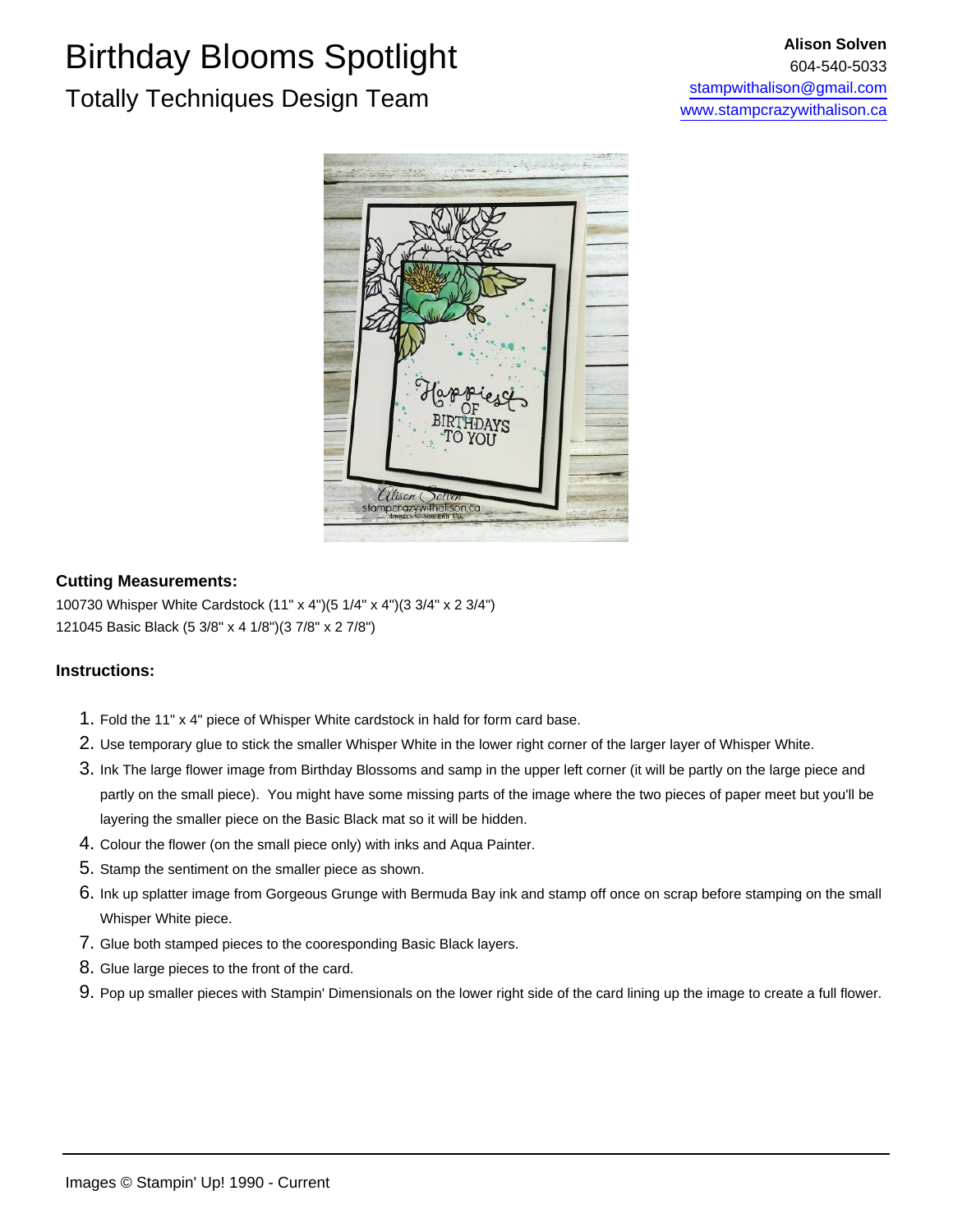## Birthday Blooms Spotlight

### Totally Techniques Design Team